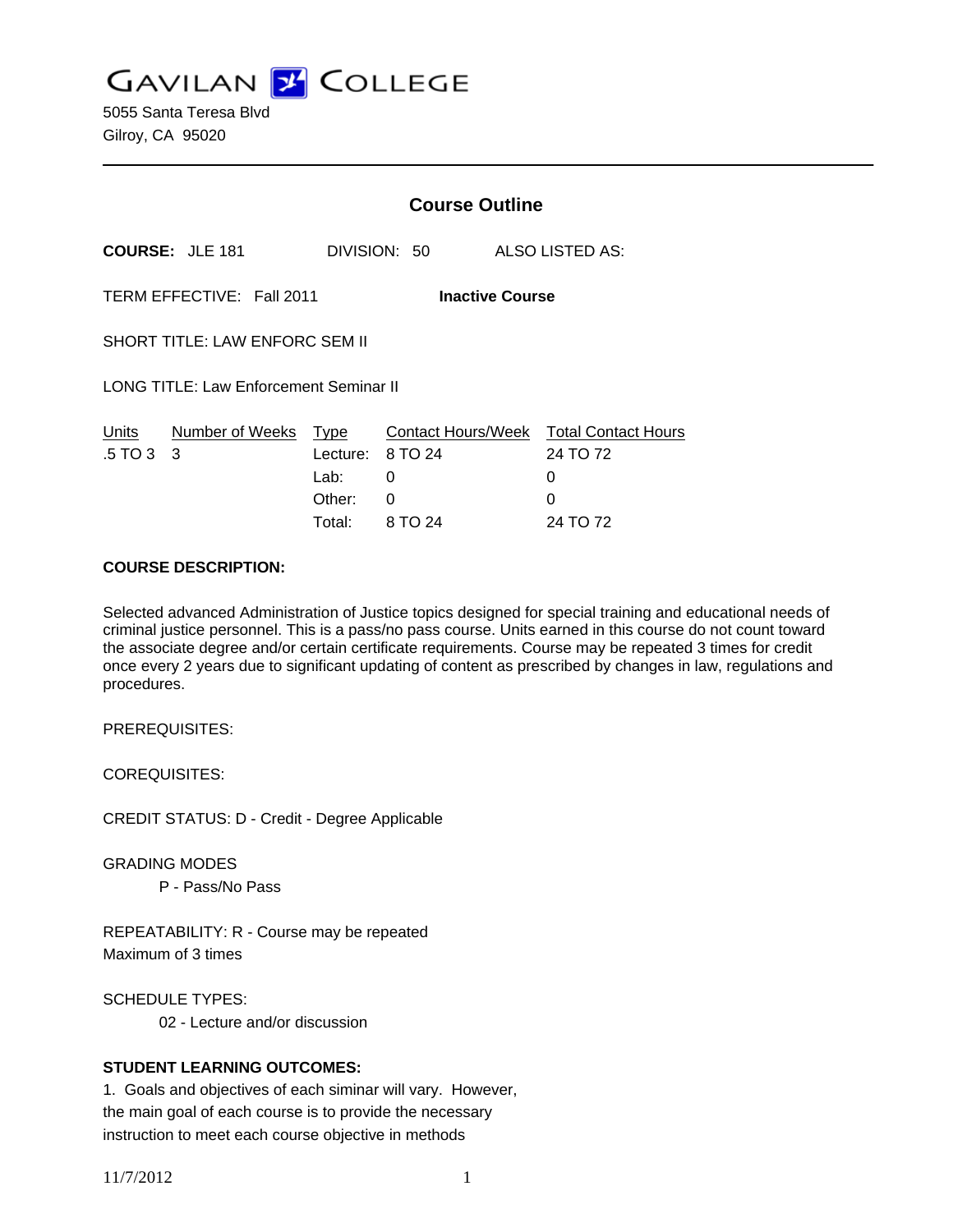that the student will effectively learn and internalize the information in order for the students to be more effective on their job.

#### **CONTENT, STUDENT PERFORMANCE OBJECTIVES, OUT-OF-CLASS ASSIGNMENTS**

Inactive Course: 09/26/2011 Sample course offering: content of course will change with each class depending on outcome of regional training needs assessment. Day 1 4 Officer Safety, communications and judgment training 4 Interpersonal communications

Day 2 4 Report Writing Up-date

4 Telecommunications

Day 3 4 Advanced Criminal Investigation Techniques

- 4 Interviewing & Interrogation Techniques
- COURSE OBJECTIVES:

1) The student will understand the need for officers to follow accepted safety procedures and tactics when responding to hazardous situations. 2) When responding to hazardous callss the student will experience field situations that pose extraordinary hazards such as: a) dealing with intoxicated or mentally ill person(s) b) disturbance cases, c) robbery in progress incidents, d) serving arrest & search warrants. 3) The student will understand the increased danger when dealing with suspicious persons at close range and will demonstrate safe methods of handling suspects at this range. 4) The student will be required to demonstrate proficiency in handgun retention. 5) The student will understand responsibilities of the first officer at the scene and the tactical objectives of delayed response to hazardous situaitons to include: a) waiting for backup or special team, b) waiting for more appropriate equipment, c) implementing a high hazard response plan. 6) The student will demnstrate knowledge of the different responsibilities of primary and the backup officer. 7) The student will demonstrate the use of available cover to reduce the potential for injury in a hazardous encounter. 8) The student will understand the advantages and limitations of body armor. 9) 9) The student will demonstrate the use of individual judgment on when and when not to use deadly force. 10) The student will be tested on a Firearms Training System (FATS) in the use of judgment, accuracy, reaction time, under stress, in the application of deadly force. 11) Given realistic scenarios in observation and search techniques the student identifies proper techniques in the close observation of suspects hands and actions, and areas within vehicles where handguns can be concealed. 12) The student will identify the interpersonal communication skills and demeanor with the public that reduce and avoid violence. 13) The student will identify the importance of the "will to survive." 14) The student will develop an understanding of current officer safety issues including: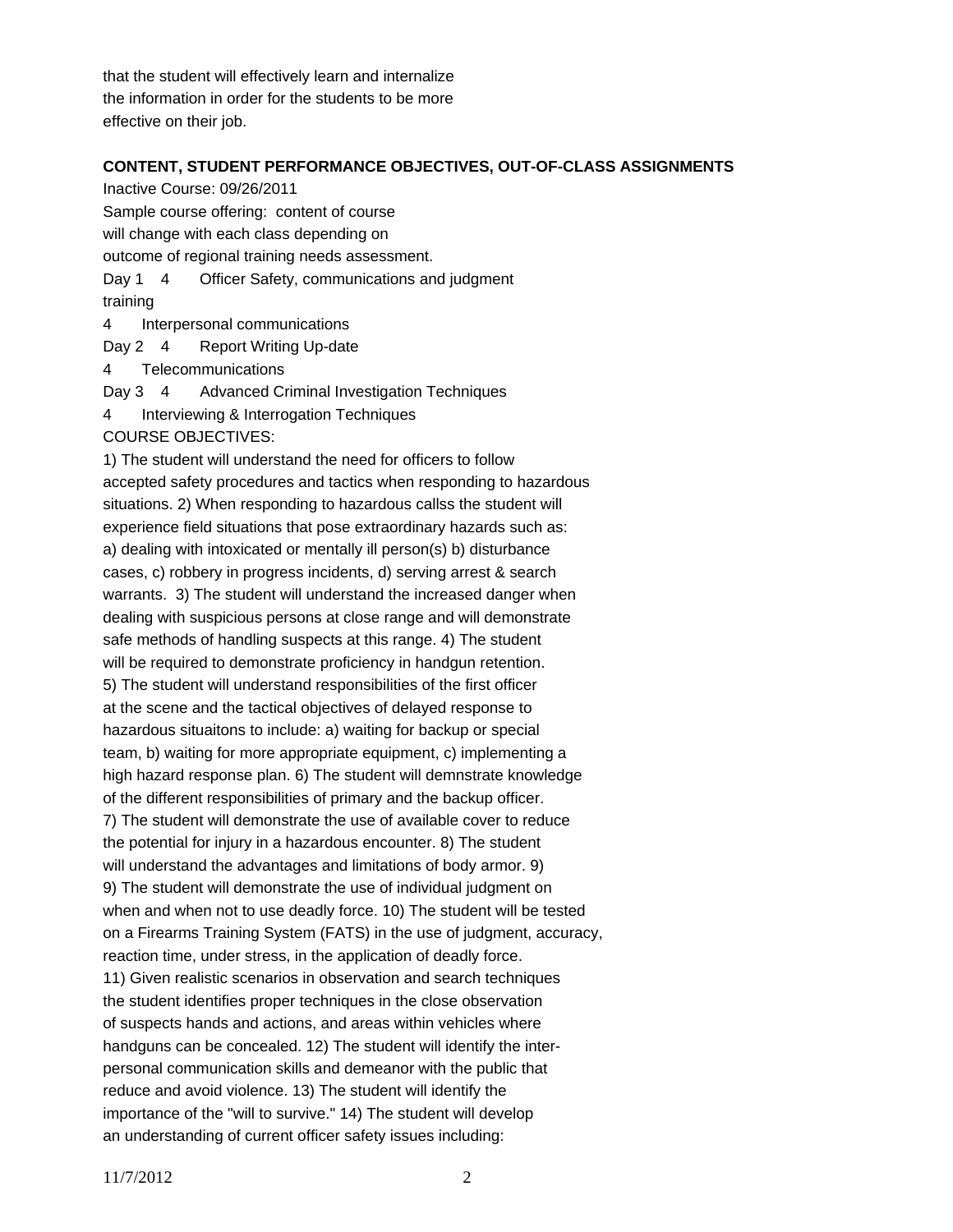a) incidents of officer-involved shootings b) assaults on peace officers in California, c) officer attitudes, d) officer behavior and over-reaction, e) need for balanced perspective, f) prevention, g) physical conditioning. 15) The student will understand the importance of proper officer safety tactics including: a) initial approach and planning, b) how to identify hazardous situtaions, c) back-up support, d) when to back of and regroup. 16) The student will participate in small group discussions in reviewing recent case examples (media) and determining appropriate officer response. 17) The student will develop an understanding of how to handle & provide back-up support including: a) avoiding crossfire deployment, b) gas, helicopter, canine, c) suspicious person, d) robbery in progress, e) routine car stop, f) neighborhood distrbance, g) mentally disturbed person, h) prowler, i) landlord-tenant dispute, j) bar disturbance with weapons, k) open door in business, l) warrant service, m) drunk call. 18) The student will demonstrate proficiency in using proper field tactics for the following situations: a) burglary in progress, b) felony vehicle stop, c) domestic disturbance, d) robbery in progress, e) public disturbance. INTERPERSONAL COMMUNICATIONS

The student will understand and have a working knowledge of interpersonal communication.

1) The student will identify the following as non-language factors which contribute to a negative response from the public: a) officious and oppressive manner, b) disrespectful attitude, c) officious tone of voice, d) use of body language. 2) The student will identify the following as being language factors which contribute to a negative response from the public: a) profanity, b) derogatory language, c) ethnically offensive terminology, d) inappropriate use of police jargon. 3) Give practical exercises depicting stressful situations of interactins with the public, the student will deal properly and effectively with persons exhibiting difficulty communicating due to: a) irrational behavior, b) age. REPORT WRITING UP-DATE - NOTE TAKING The student will understand the note taking process. 1) The student will identify the following issues of field notes: a) basis for writing reports, b) reduces the need to recontact parties involved, c) provides a greater degree of accuracy relative to times, statements, and events than memory alone. 2) The student will identify the following types of information that should be entered into the officer's field notes: a) suspects, b) victims, c) witnesses, d) date(s) & time(s) of occurrence, e) exact location of occurrence and persons involved, f) any other important information, i.e., case number location, and chain of evidence, assisting officer's activity, type of incident. 3) Given simulated police situations, the student will demonstrate his/her ability to take neat and accurate notes. 4) Given practical exercise, the student

will take notes during an interview in such a manner as to not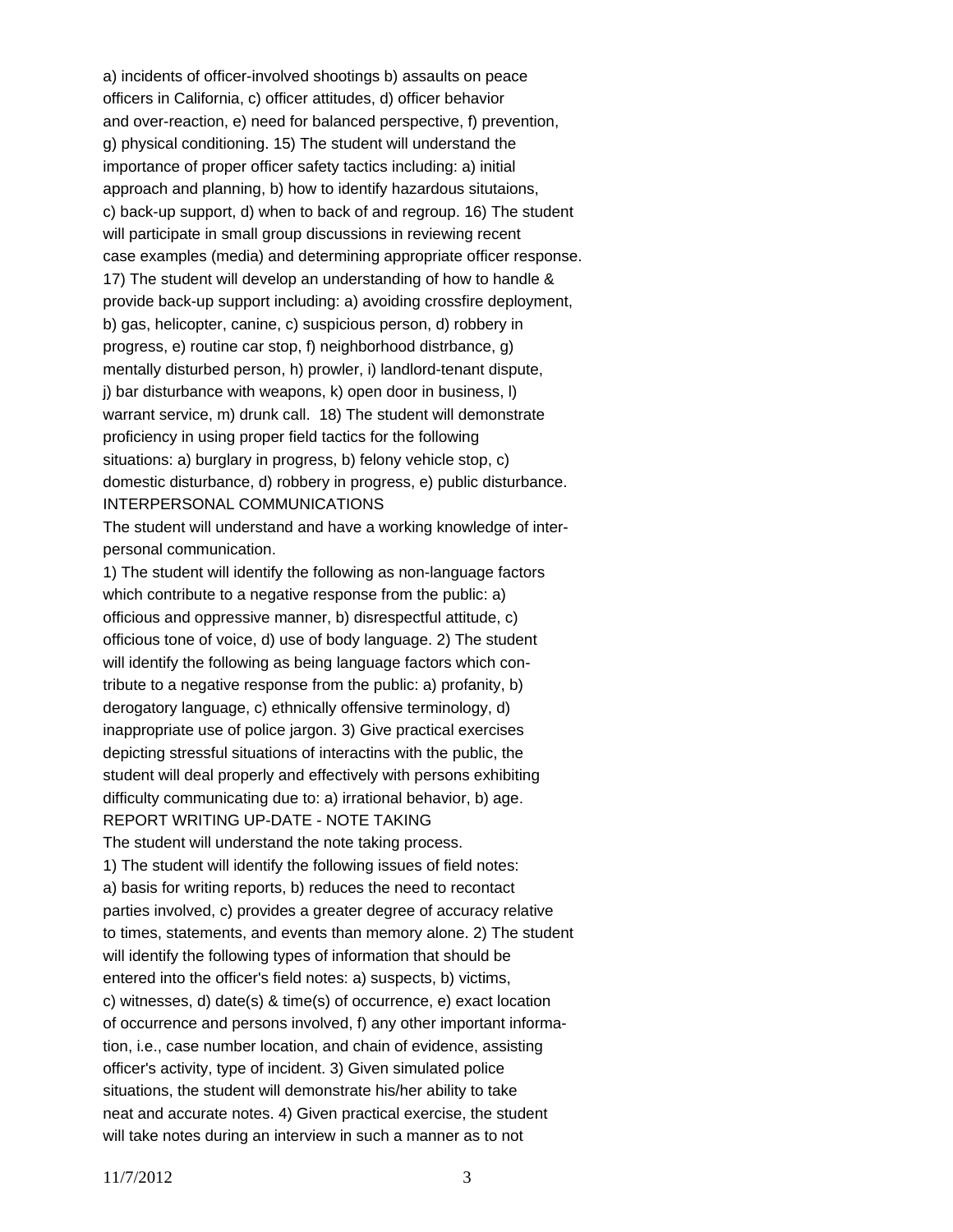discourage the interviewee from talking. INTRODUCTION TO REPORT WRITING

The student will have a basic understanding of report writing. 1) The student will identify the following uses of police reports: a) record facts into a permanent record; b) provide coordination of follow-up activities and investigative leads; c) provide basis for prosecution and used by defense; d) provide a source for officer evaluation; e) provide statistical data; f) provide reference material. 2) The student will identify the following characteristics as essential to a good report: a) accuracy, b) conciseness, c) completeness, d) clarity, e) legibility, f) objectivity, g) grammatically correct, h) correct spelling. 3) the student will identify the following questions as those that should be answered by a complete report: a) who, b) what, c) when, d) where, e) why, f) how. REPORT WRITING MECHANICS

The student will know the basic mechanics of report writing. 1) The student will demonstrate the ability to spell job-related words. 2) The student will demonstrate the ability to distinguish between active and passive voice sentence construction. 3) Given examples of faulty sentence structure, the student will revise them into clear and complete sentences. This will minimally include correcting: a) sentence fragments, b) run-on sentences, c) common splices. 4) The student will identify inappropriate words for police reports. This will minimally include: a) slang (except when quoted), b. jargon (except when quoted), c) non-standard abbreviations. 5) The student will revise third person sentence construction to first person. 6) Given a series of events, the student will, to the satisfaction of the instructor, place them in chronological order.

# REPORT WRITING APPLICATION

The student will gain the ability to write clear & concise reports. 1) Given simulated police situations, the student will organize or write the facts in an appropriate report format. This will be accomplished by: a) gathering relevant informatin by conducting a preliminary investigation; b) organizing the necessary facts in either a chronological or categorical order; c) relating the facts in appropriate sentence form using grammatically and structurallay correct sentences; utilizing the principles of report writing mechanics.

#### **TELECOMMUNICATIONS**

The student will understand law enforcement telecommunication systems/network.

1) The student will identify the procedures for making inquiry into law enforcement information systems and the capability of cross referencing the information obtained within these systems for: a) wants and warrants; b) stolen property--includes vehicles & firearms; c) criminal histories; d) DMV information; e) miscellaneous. 2) The student will identify the statewide information systems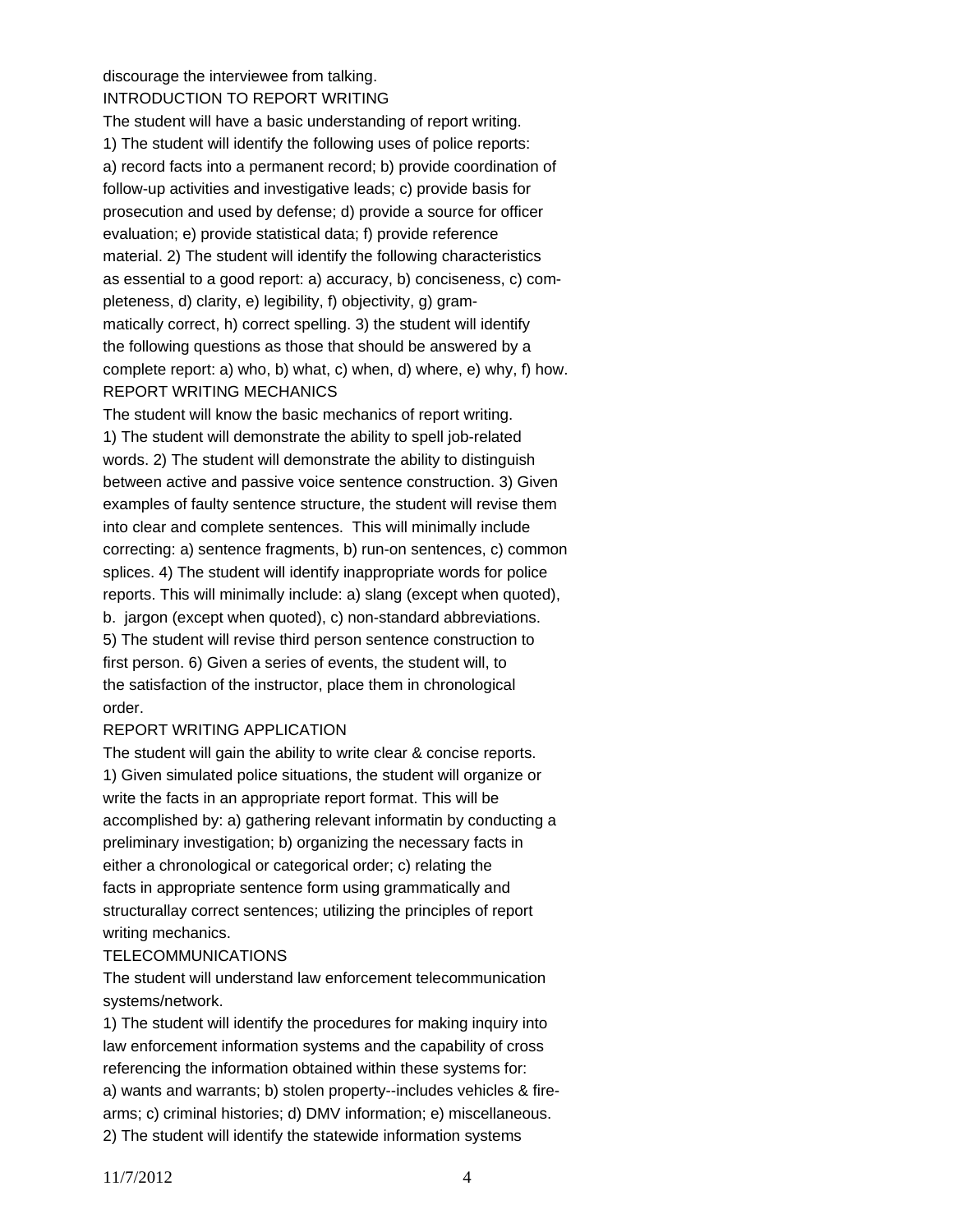directly accessible to California law enforcement agencies. 3) The student will identify state laws and policies for obtaining, verifying, & disseminating telecommunication informatin including: a) restricted information; b. unrestricted information. CRIMINAL INVESTIGATION

The student will gain the ability to conduct a preliminary investigation under simulated field conditions 1) Given an exercise depicting a crime scene, the student will effectively conduct a preliminary investigation that would minimally include: a) location & identification of suspects, witnesses, & victims; b) conduct initial interviews; c) complete field notes, noting conditions and events. 2) Given an exercise wherein a crime has just occurred and the suspect has fled the scene, the student will determine if the initiation of a "crime broadcast" is appropriate and, if so, will broadcast the appropriate information. 3) Given an exercise depicting a crime scene, information about the environmental conditions, and the available manpower and equipment, the student will identify and contain the perimeter of the crime scene. 4) Given the exercise wherein curious police officers and unauthorized citizens and public officials attempt to enter a

#### **METHODS OF INSTRUCTION:**

Instructional methods will include lecture, discussion, demonstration, practical exercises and field problem. Instructional evaluation will include written examinations, practical exercise evaluation and peer evaluation.

#### **METHODS OF EVALUATION:**

The types of writing assignments required: Other: YES

## **REPRESENTATIVE TEXTBOOKS:**

Varies Reading Level: determined to be 12th grade by Nelson/Denny Test Other Materials Required to be Purchased by the Student: Handout material depending upon subject area.

## **ARTICULATION and CERTIFICATE INFORMATION**

 Transferable CSU, effective 199930 UC TRANSFER: Not Transferable Associate Degree: CSU GE: IGETC: CSU TRANSFER:

#### **SUPPLEMENTAL DATA:**